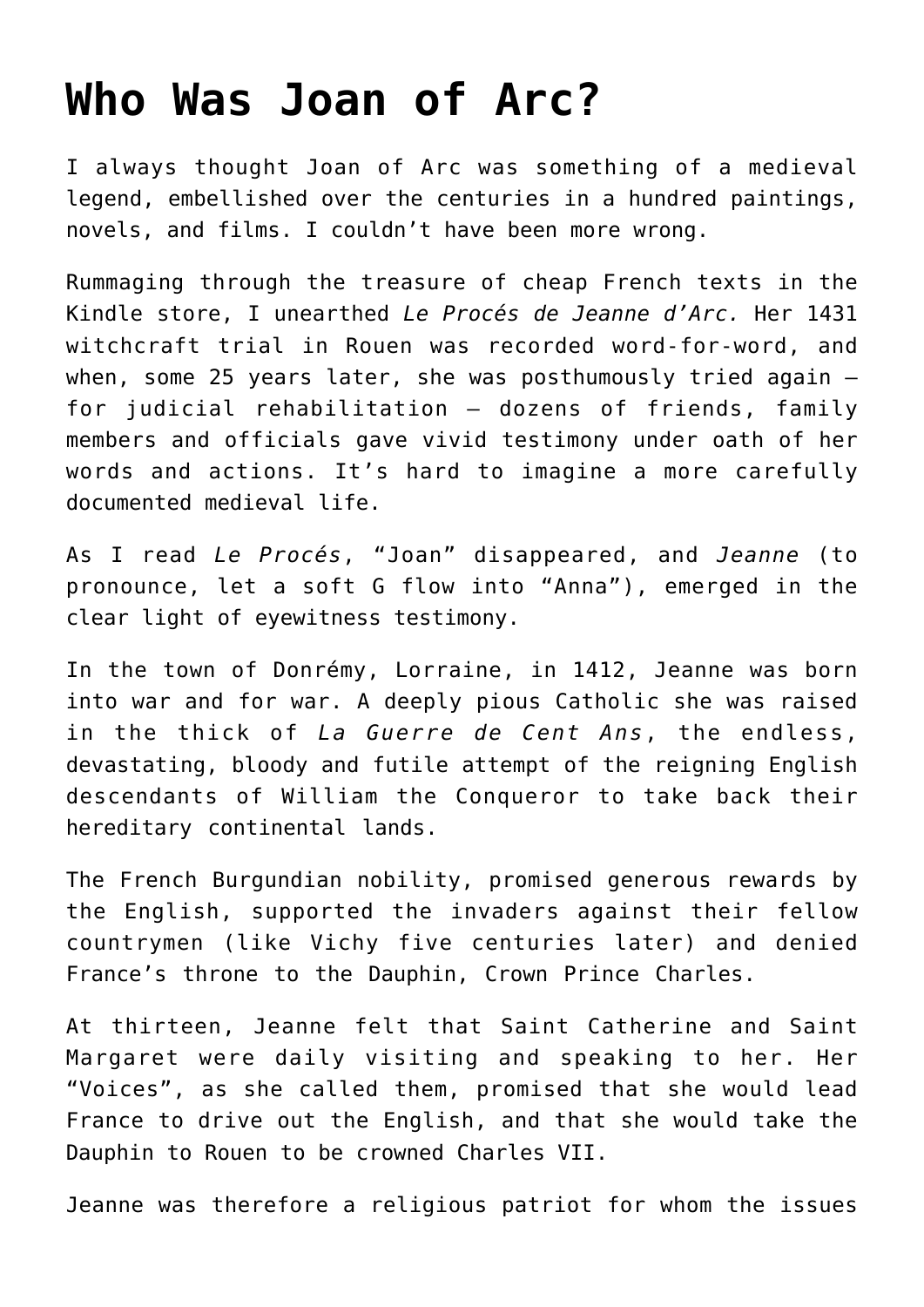were very clear: It could not be Heaven's will for the English to be ruling and plundering France, and it was her God-given duty to rectify this. (Later she hoped that England and France would join forces in a new crusade for Jerusalem. When it came to the English, it was nothing personal.)

It was the 1429 siege of Orleans that brought Jeanne to the fore. She left peaceful Lorraine to seek out Charles. The French generals had no interest in the opinions of a country girl, but dogged persistence gained an audience. Robert de Baudricourt, a key French officer, was bowled over by her courage, her bold and lucid plan, and her cool certainty of victory.

It was at this time that Jeanne cut her hair short and dressed in the clothes of a knight. It suited her mission and mindset, and protected her from the groping of men-of-war.

At their famous meeting, Charles disguised himself as a courtier to test Jeanne's spiritual insight. This adolescent behavior was sadly typical, and he proved to be insipid and unprincipled, utterly unworthy of Jeanne's fierce loyalty.

While Charles vacillated, Jeanne dictated defiant "Leave or Die" letters to the English. Finally, she was given white armour, a horse, and an army, and she rushed to Orleans. There she physically led the charge—many charges—against powerful British forces, drawing nervous French soldiers in the wake of her fierce and joyous audacity. In less than a week Orleans was free.

Granted fresh forces she swept through the Loire Valley, freeing city after city, undoing in weeks many decades of hard-won British victories.

And so Jeanne d'Arc led Charles by the hand to the throne at the Cathedral of Reims: a country girl beside the hereditary monarch; a giant of humanity beside a pygmy with a crown.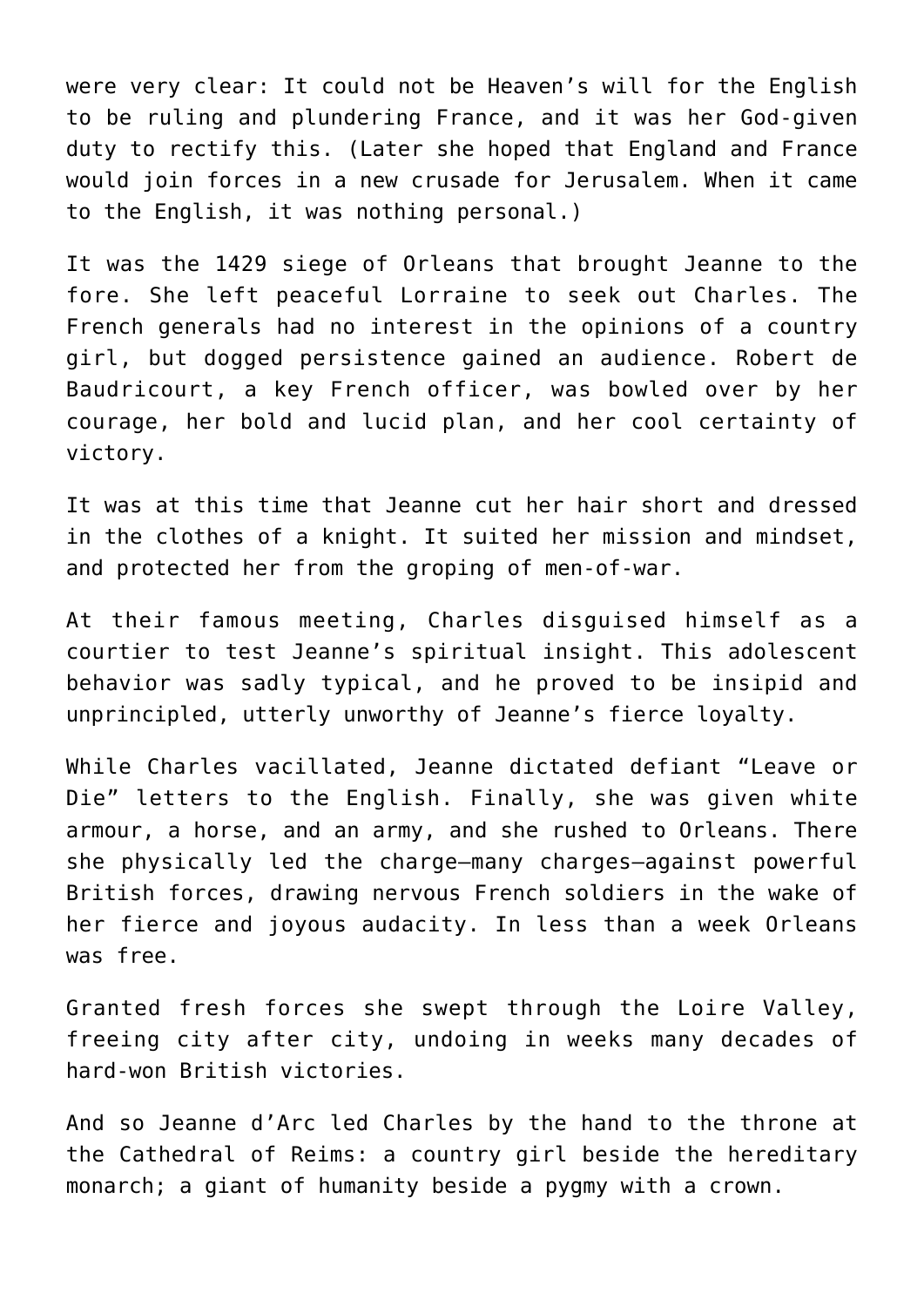That was the high water mark. From there she was repelled from a number of valiantly hopeless assaults against the English and Burgundians. Injured and captured before Compiegne, she was sold in a disgusting deal to the English invaders.

The English couldn't just kill Jeanne. She was now a national figurehead, and Charles' crown rested on her exploits and moral power. They had to degrade her and her cause. A bevy of Parisian bishops and academics, keen for British preferment, stood ready to do the deed.

They chained her and impounded her, a captive lioness, in an actual iron cage. This was the start of the attempted dehumanization and degradation. English men-at-arms daily tormented her and threatened her chastity. They arraigned her before some sixty priests, the elite of France's church and academy. They charged her with heresy and witchcraft: to damn her and her cause to hell.

Little Charles disowned her.

At trial they repeatedly asked her stupid and irrelevant questions: "Why do you cut your hair like that?" "Why do you wear men's clothes?" "What do the saints wear?" "Do they speak French?" "Where did you get your horse?" "Where did you get your sword?" "Were there fairies around your backyard tree?" (*Vraiment!*) They never ever tired of obsessing over her clothes. She responded with astonishing lucidity and composure, and her words make *Le Procés* one of the immortal pinnacles of French literature. Just one example:

*Prosecutor: Does God hate the English?* 

*Jeanne: Of the love or hate that God has for the English, or of that which God will do to their souls, I know nothing. But I do know that they will be kicked out of France, except those who die here; and that God will send victory to the French and against the English. ("If only she was English!" shouted a British observer.)*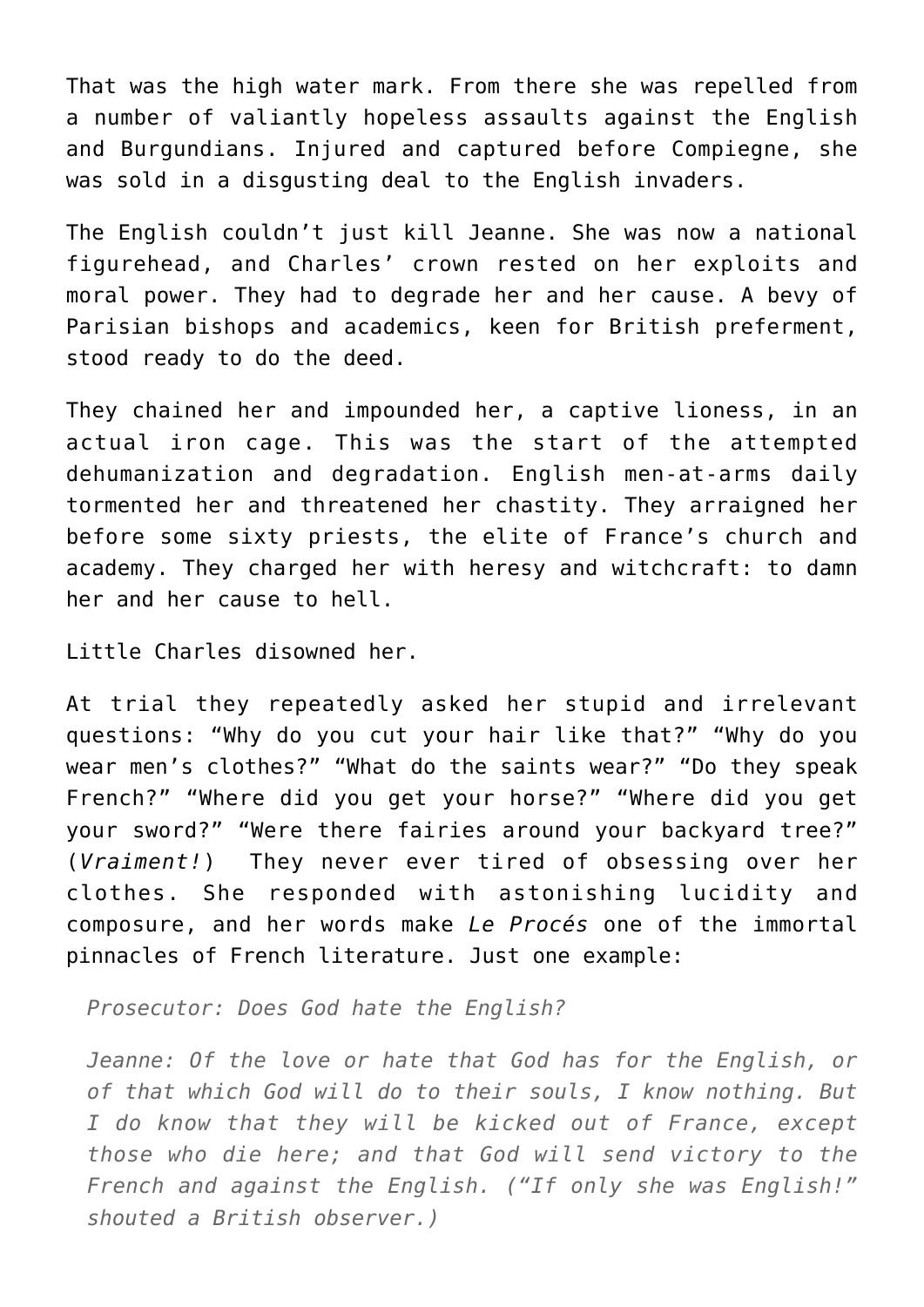And she stood firm. Through daily interrogation, deprived of counsel and any female company, though falling sick in her dungeon (they gave her the best doctors; the executioner could not be robbed), though stood before the rack and the ghoul skilled in its use, though physically confronted with the stake and burning alive—she stood firm.

She wasn't superhuman though. As she recounted her constant physical torment at the hands of the soldiers, the transcript movingly records, *Elle pleure*, "She weeps."

After three months they gave up. They listed her crimes and sent it to the Sorbonne for rubber-stamping. They put her on a public scaffold, and in a confusing moment of physical and emotional exhaustion and despair she agreed to plead guilty. They gave her a recantation to sign, but she didn't know how to write. It's hard to imagine a more pathetic scene: this magnificent young woman making the mark of the cross, because she couldn't even sign her own name.

They convicted and sentenced her to life in prison with "the bread of despair and the water of affliction." Two days later, to ward off the soldiers, she put back on her male clothes. This "relapse" was all her enemies needed. They gave her to the secular powers to burn the next day. Brave as she was, she wept, grasped at her hair, and cried out that it would be better to be beheaded seven times than to die such a death.

So they carted her to the market place. They chained her to a stake. A vicious sermon was heard. She begged to see a cross, and she fixed her eyes on it as she died.

She was nineteen.

Jeanne d'Arc defies categorization. No cause may claim her. But if mankind is indeed made in God's image, then Jeanne displayed—in her moral strength, dignity, open candor, loyalty, and courage—more of it than most. Yes she trembled before the stake. Yet even the soul of Christ shook before the